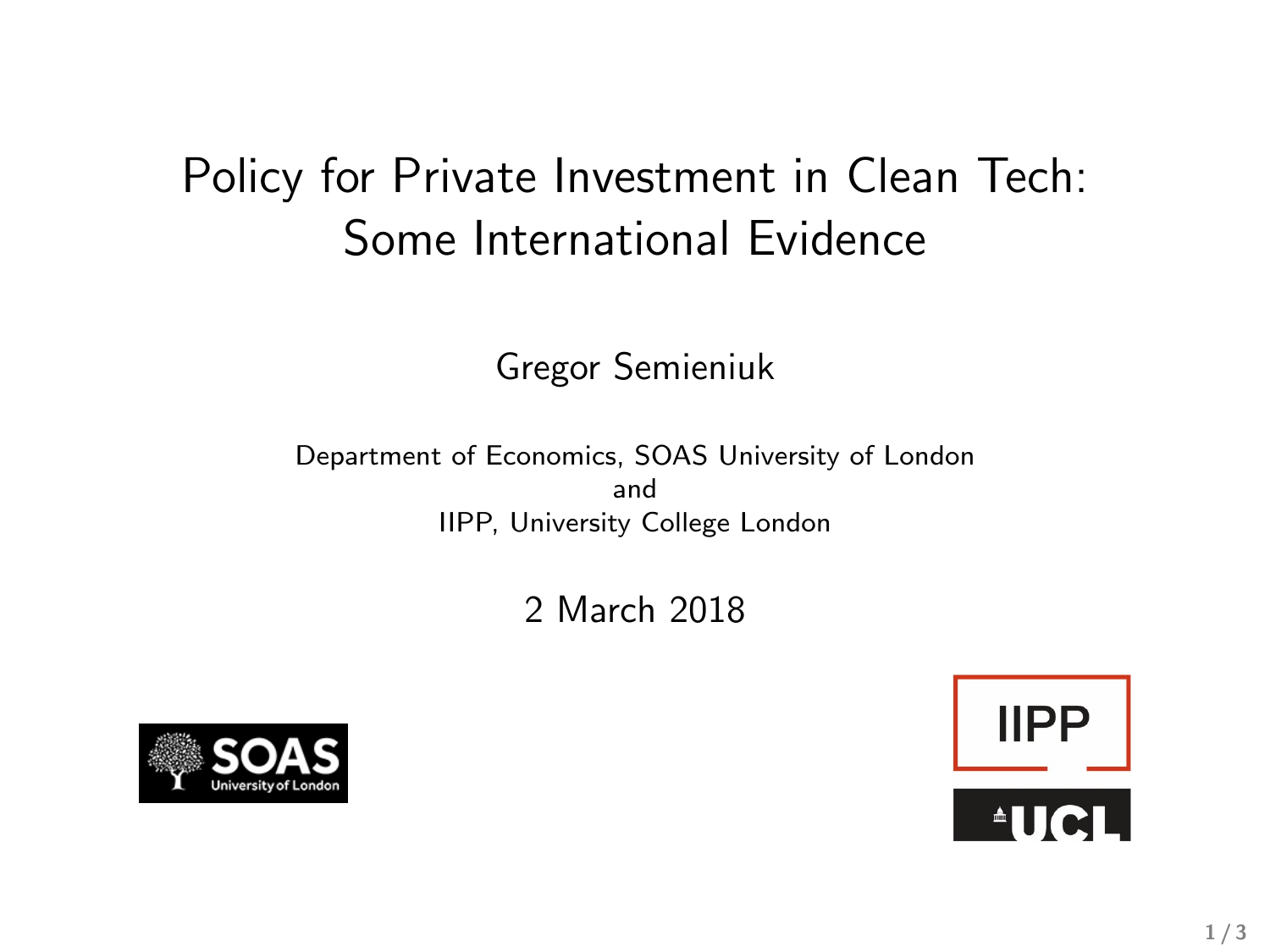Policy for financing low carbon energy transition is crucial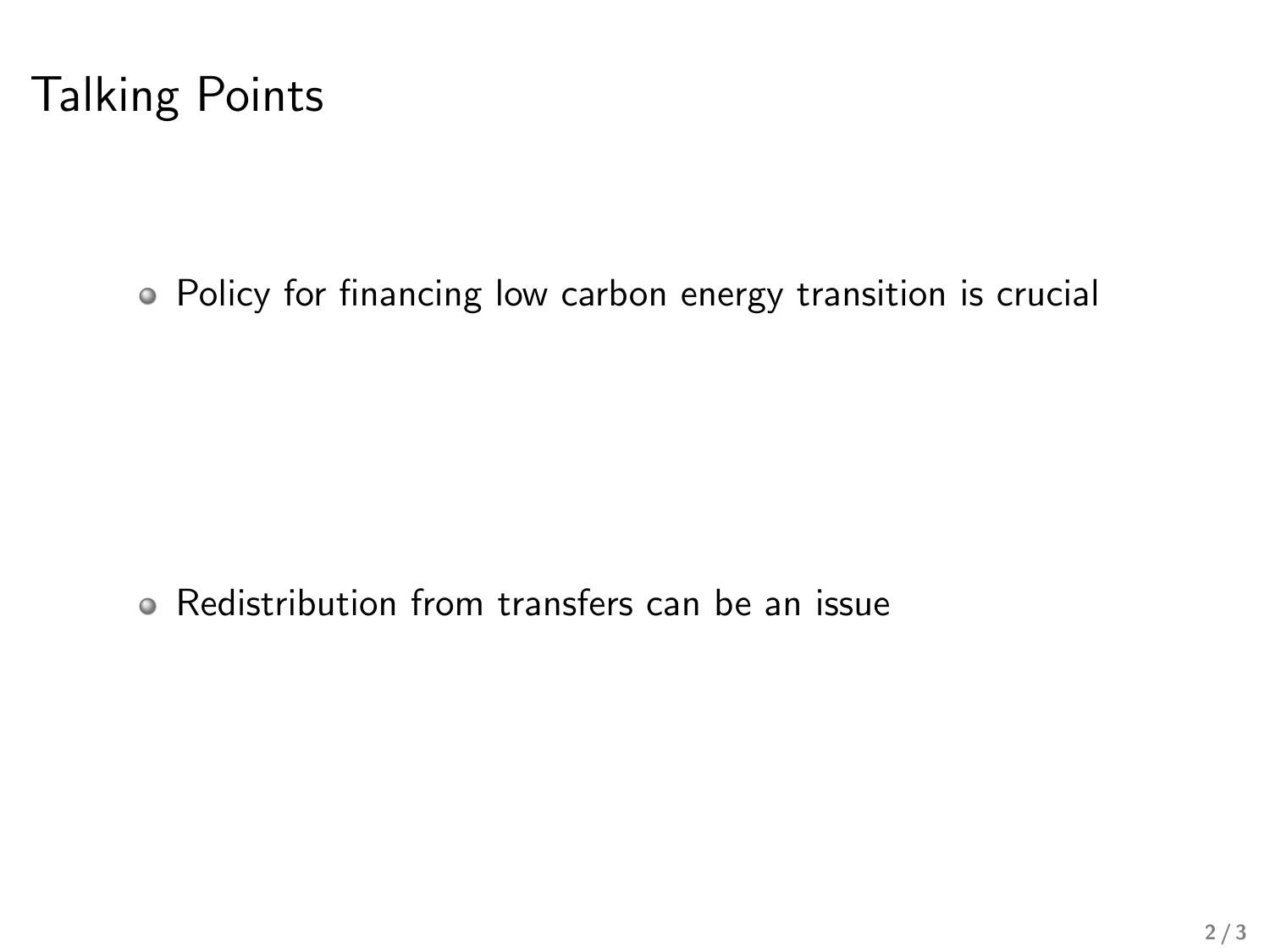Policy for financing low carbon energy transition is crucial State financed historical transitions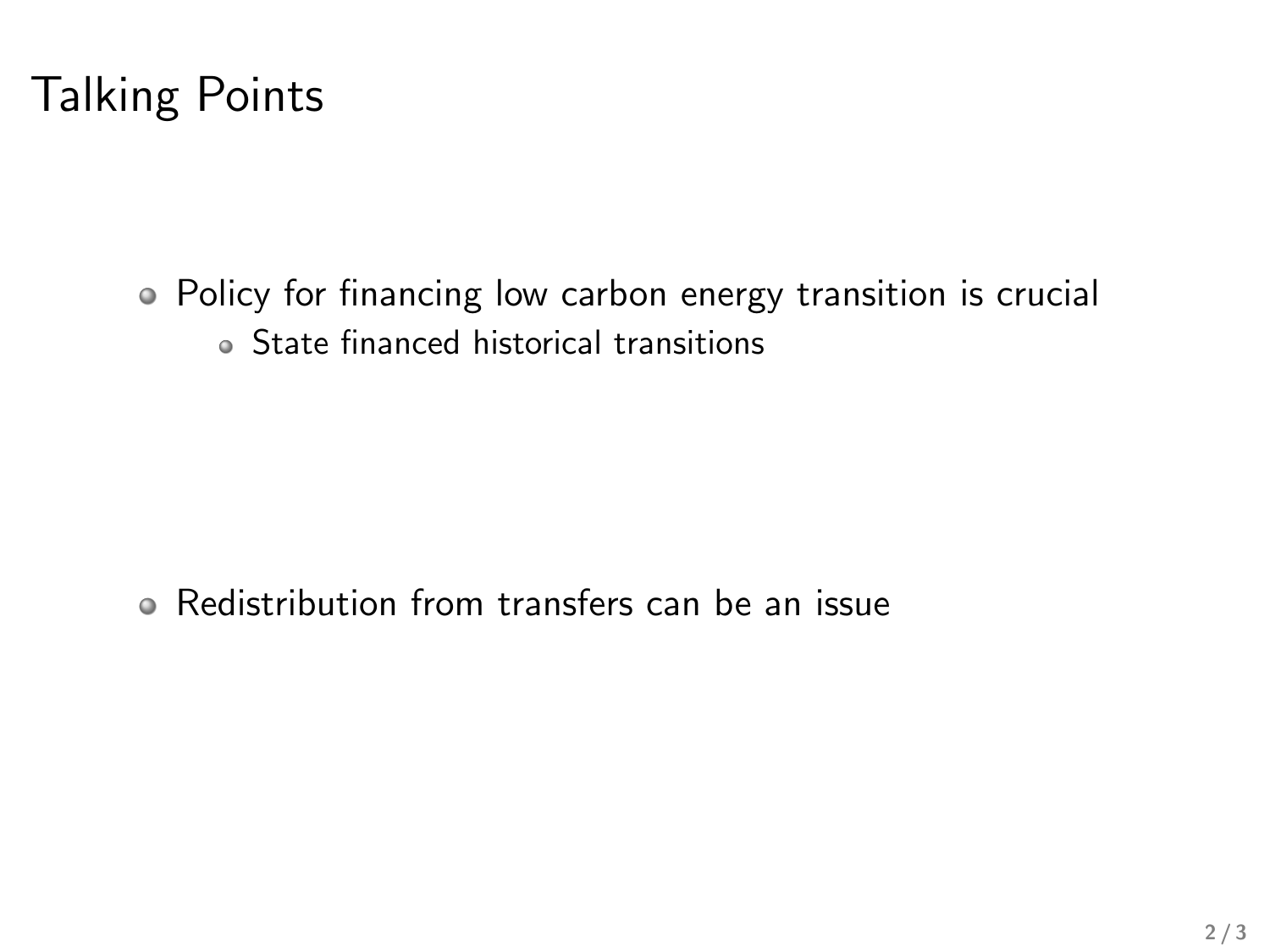- Policy for financing low carbon energy transition is crucial State financed historical transitions
	- Not first mover, but critical for scaling up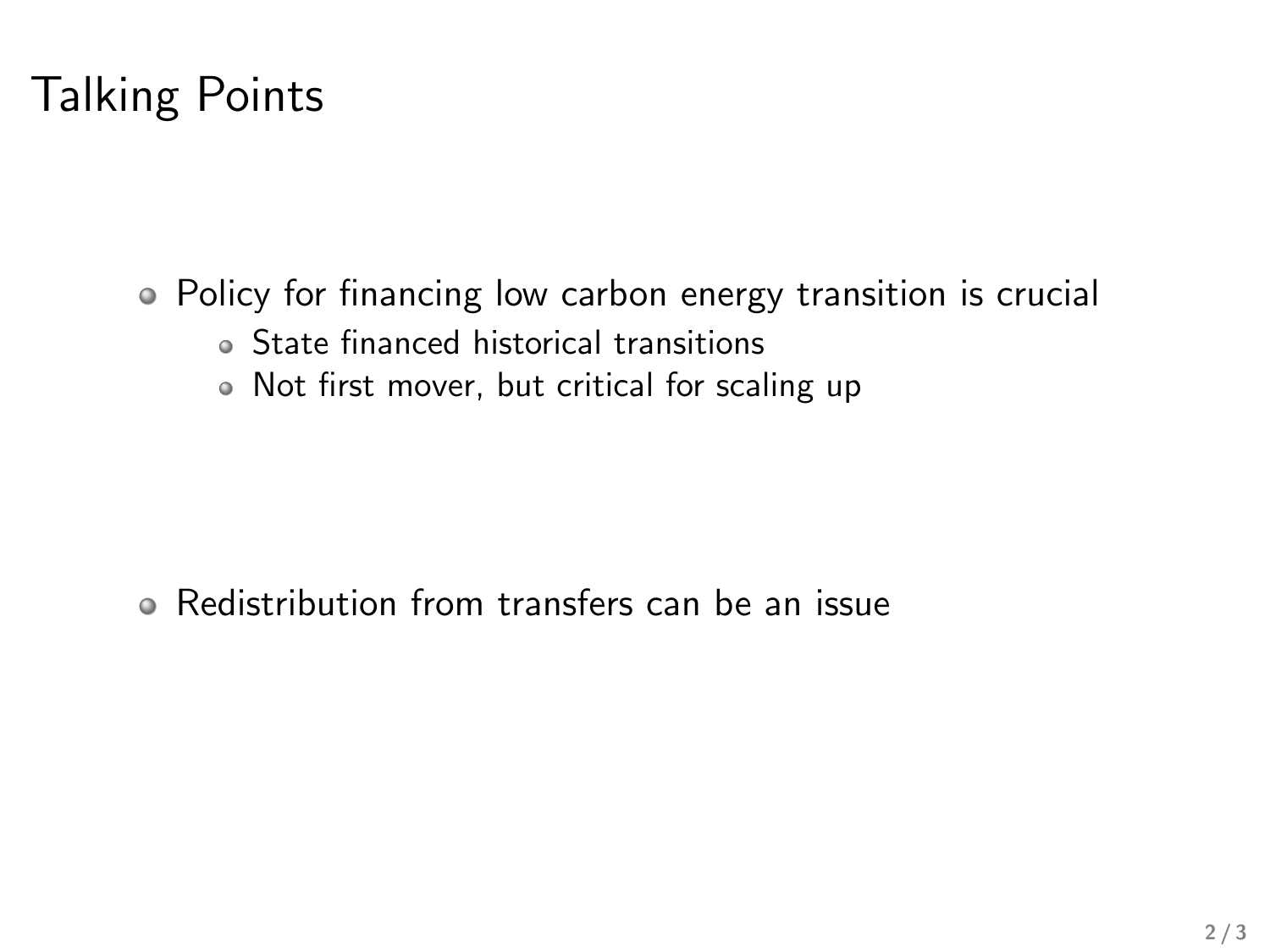- Policy for financing low carbon energy transition is crucial
	- State financed historical transitions
	- Not first mover, but critical for scaling up
	- Today, direct public investments along 'innovation chain' a large portion of total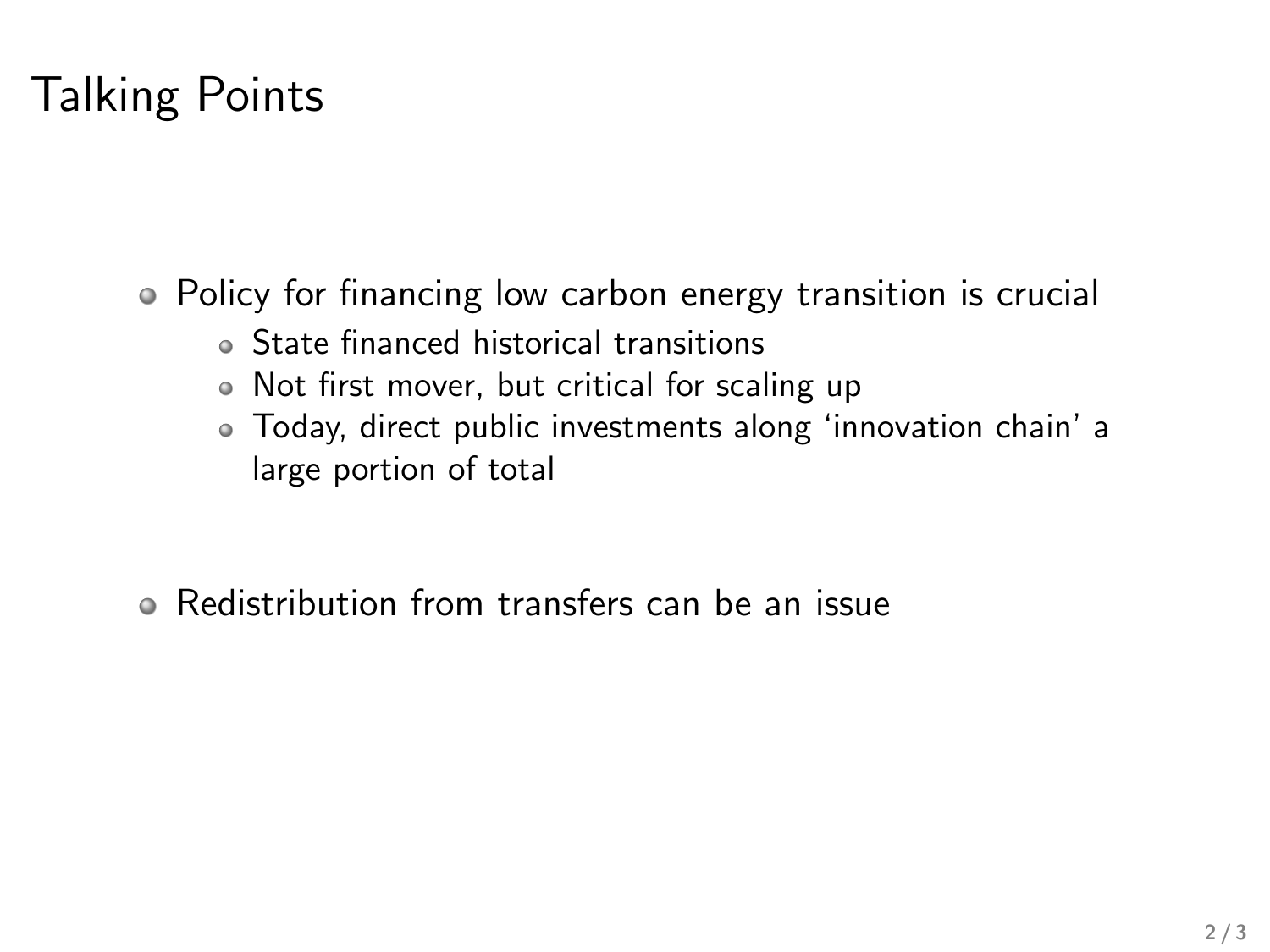- Policy for financing low carbon energy transition is crucial
	- State financed historical transitions
	- Not first mover, but critical for scaling up
	- Today, direct public investments along 'innovation chain' a large portion of total
	- $\bullet$  In RE asset finance, 40% of global investments public
- Redistribution from transfers can be an issue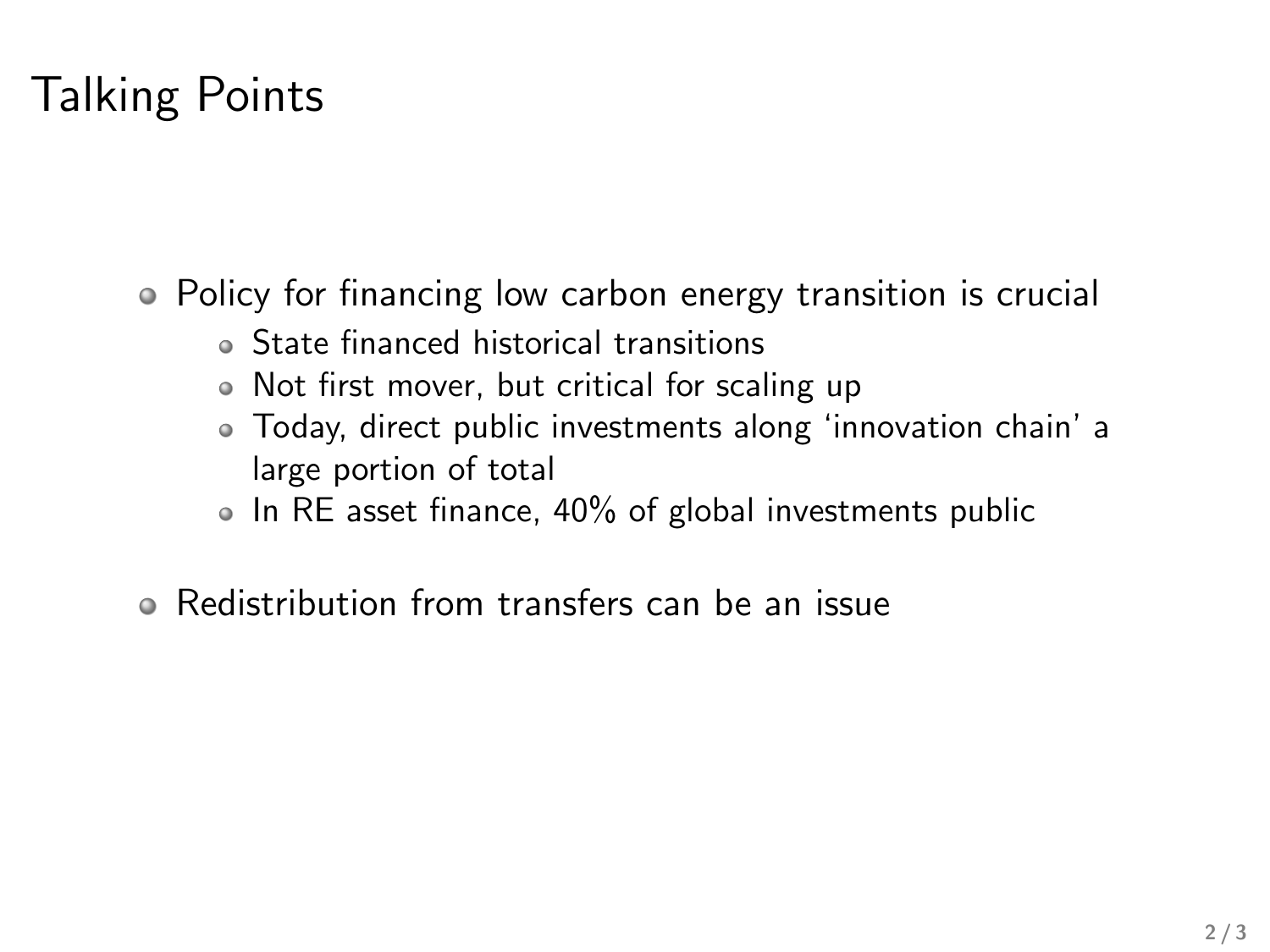# Time series of global asset finance in renewable electricity capacity 2004-14, broken down by type of investor

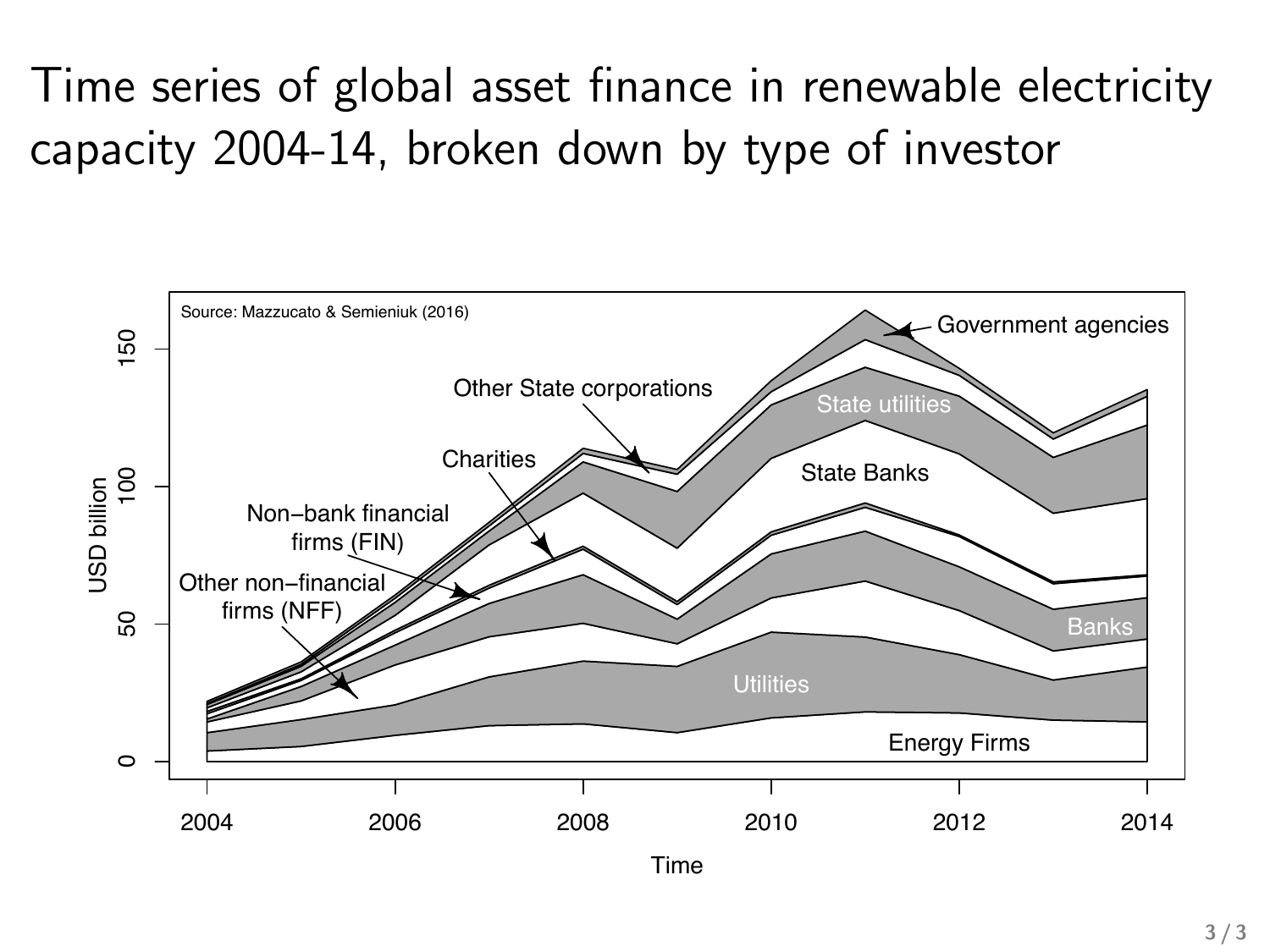- Policy for financing low carbon energy transition is crucial
	- State financed historical transitions
	- Not first mover, but critical for scaling up
	- Today, direct public investments along 'innovation chain' a large portion of total
	- $\bullet$  In RE asset finance, 40% of global investments public
	- Indirect financing (FiT, tax credit...) also central
- Redistribution from transfers can be an issue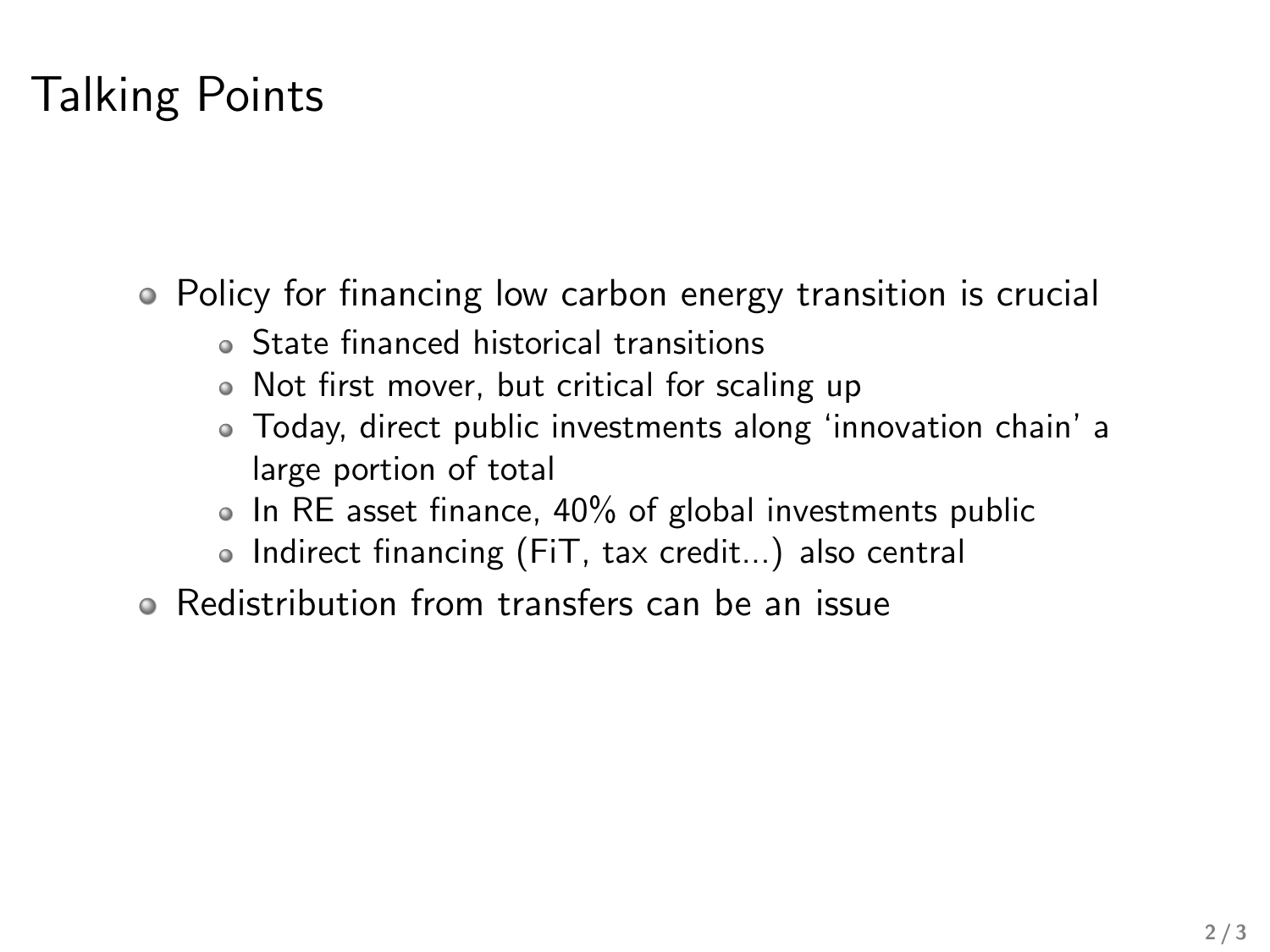- Policy for financing low carbon energy transition is crucial
	- State financed historical transitions
	- Not first mover, but critical for scaling up
	- Today, direct public investments along 'innovation chain' a large portion of total
	- $\bullet$  In RE asset finance, 40% of global investments public
	- Indirect financing (FiT, tax credit...) also central
- Redistribution from transfers can be an issue
	- Spain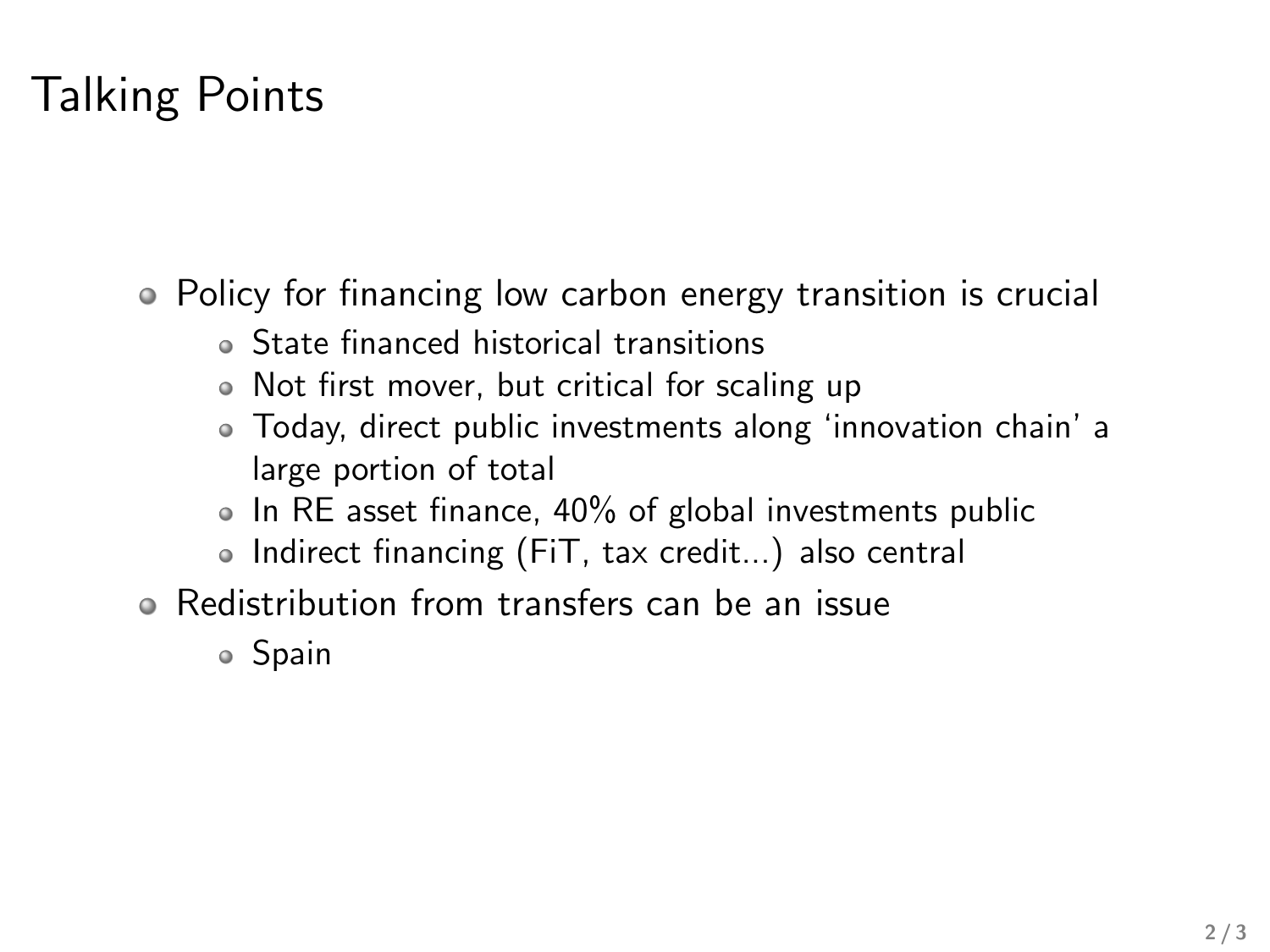- Policy for financing low carbon energy transition is crucial
	- State financed historical transitions
	- Not first mover, but critical for scaling up
	- Today, direct public investments along 'innovation chain' a large portion of total
	- $\bullet$  In RE asset finance, 40% of global investments public
	- Indirect financing (FiT, tax credit...) also central
- Redistribution from transfers can be an issue
	- Spain
	- Germany